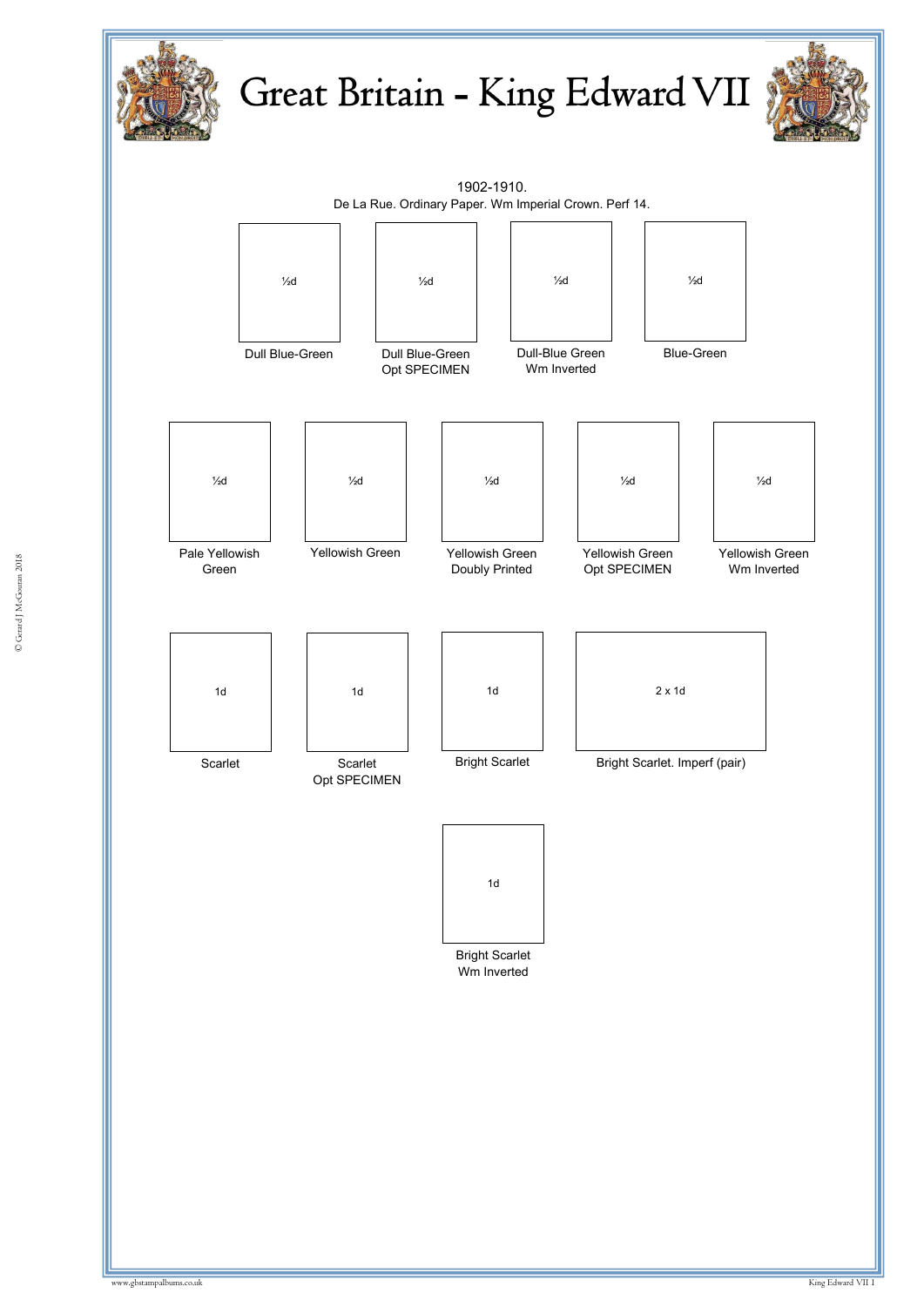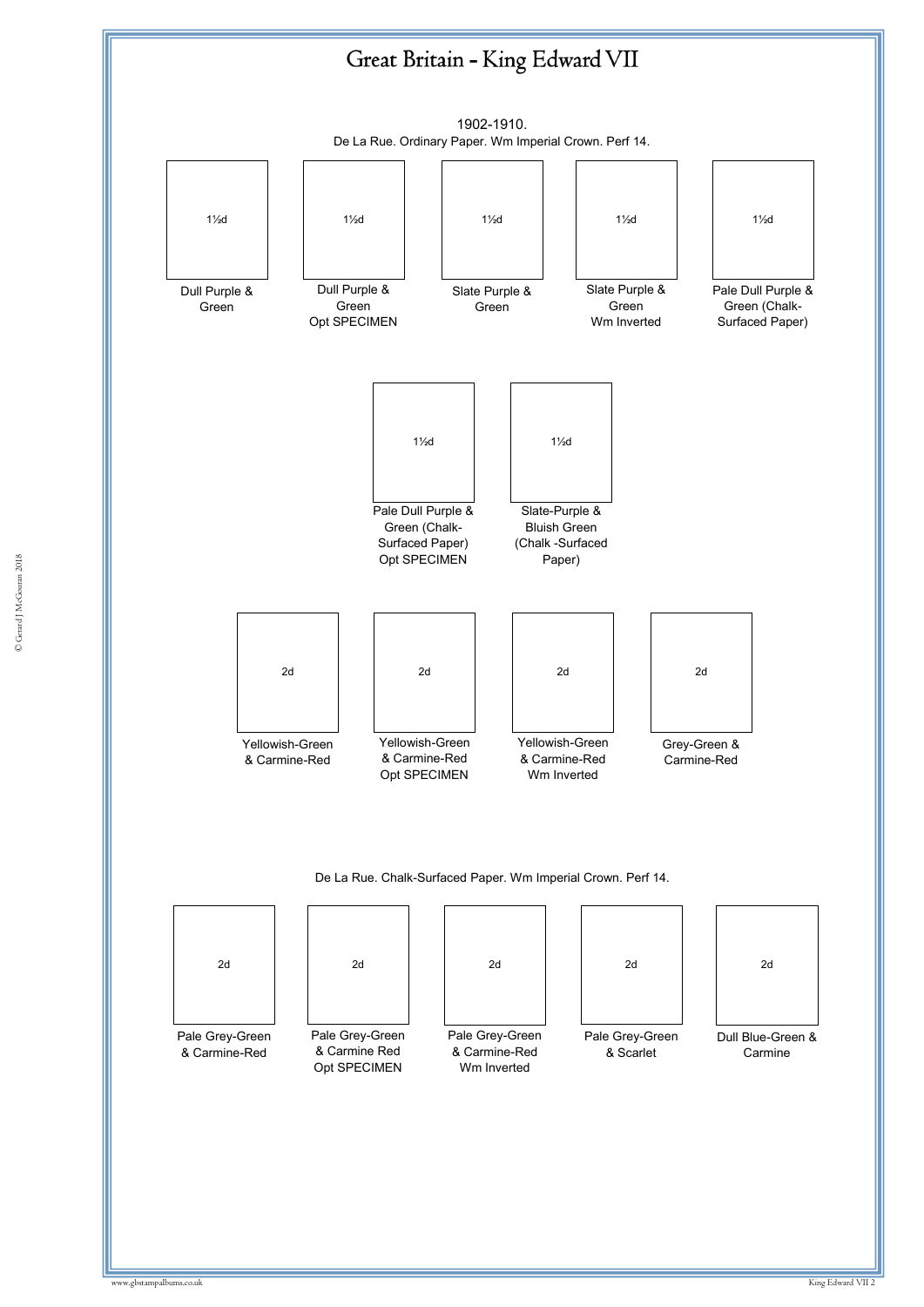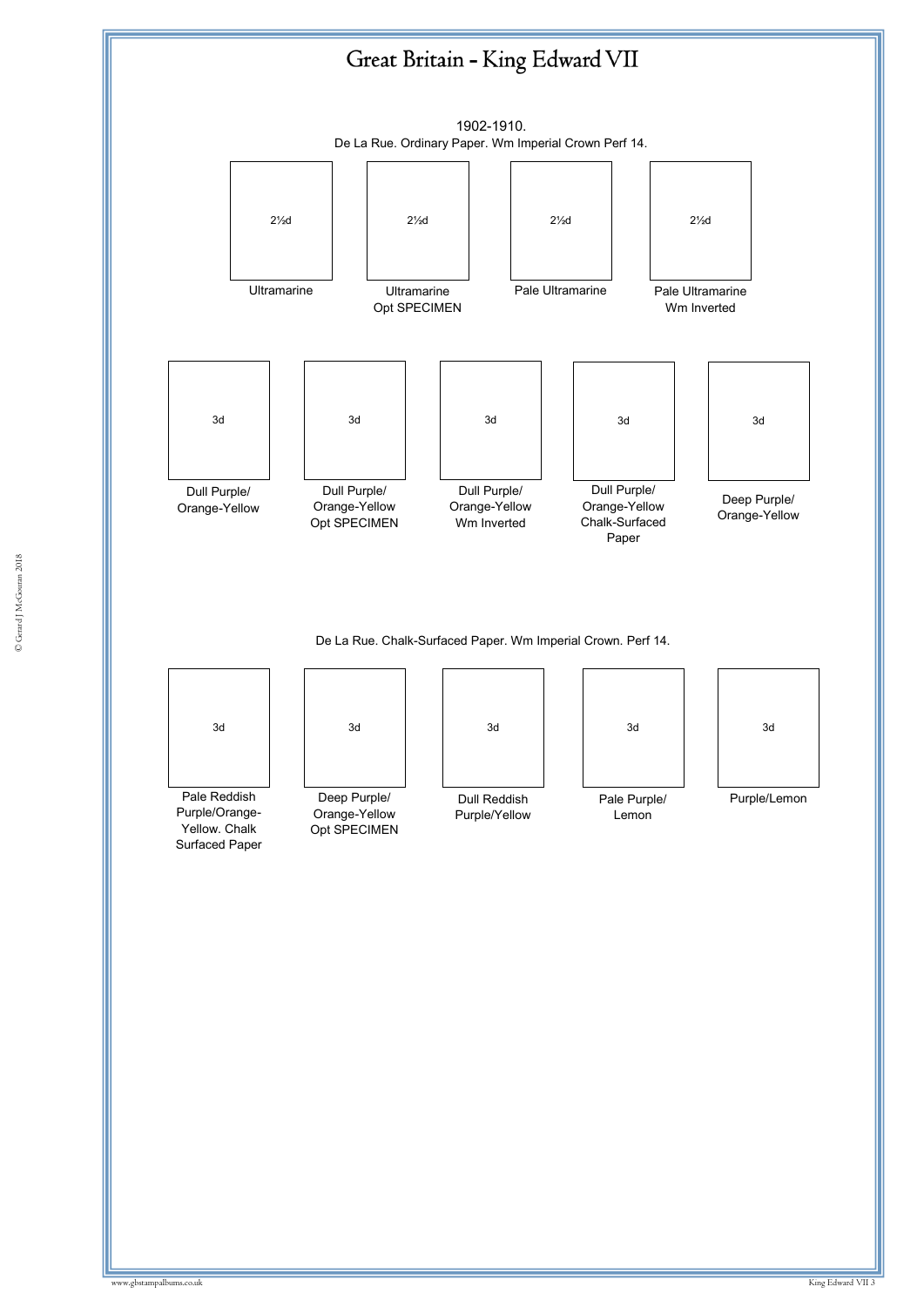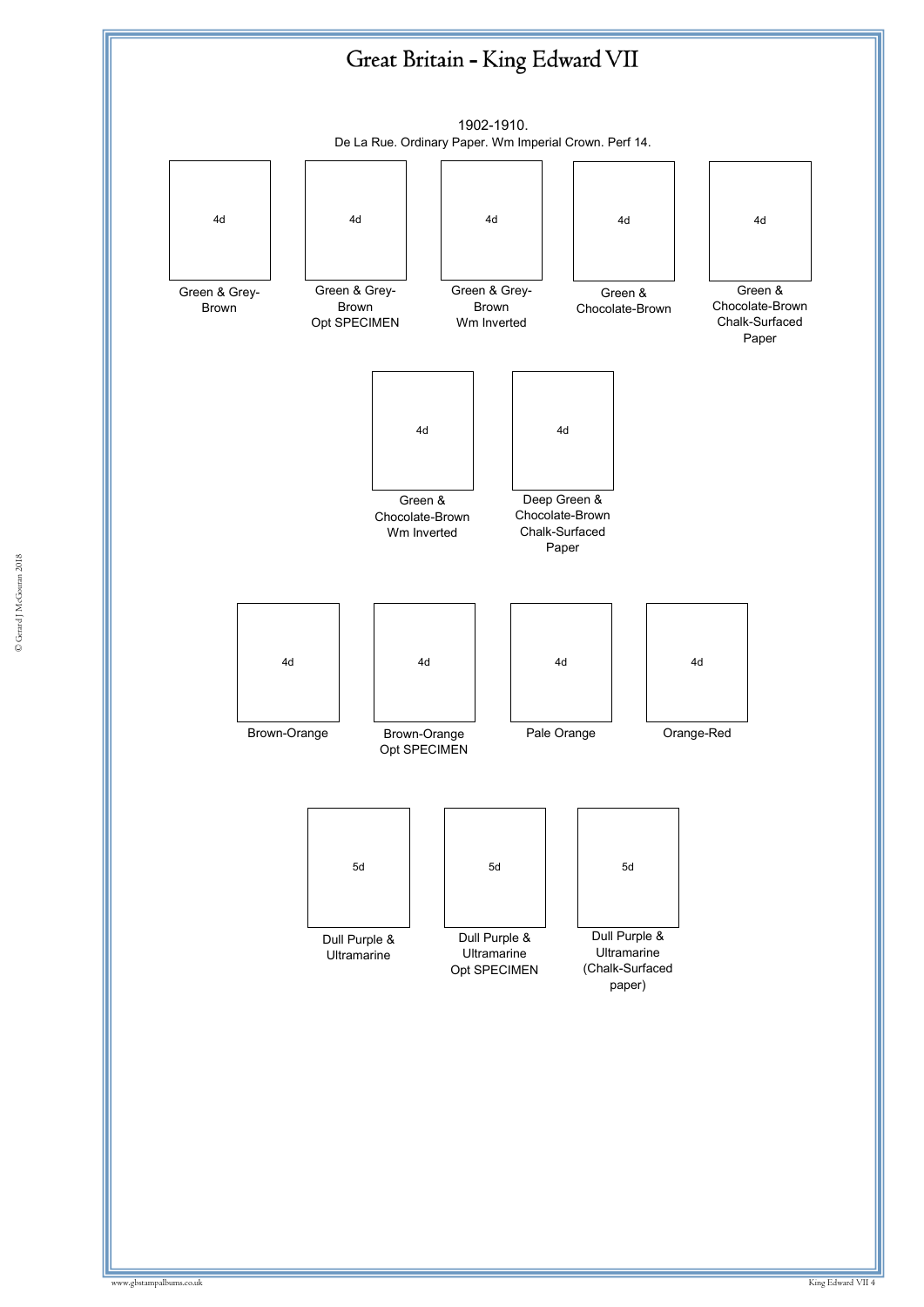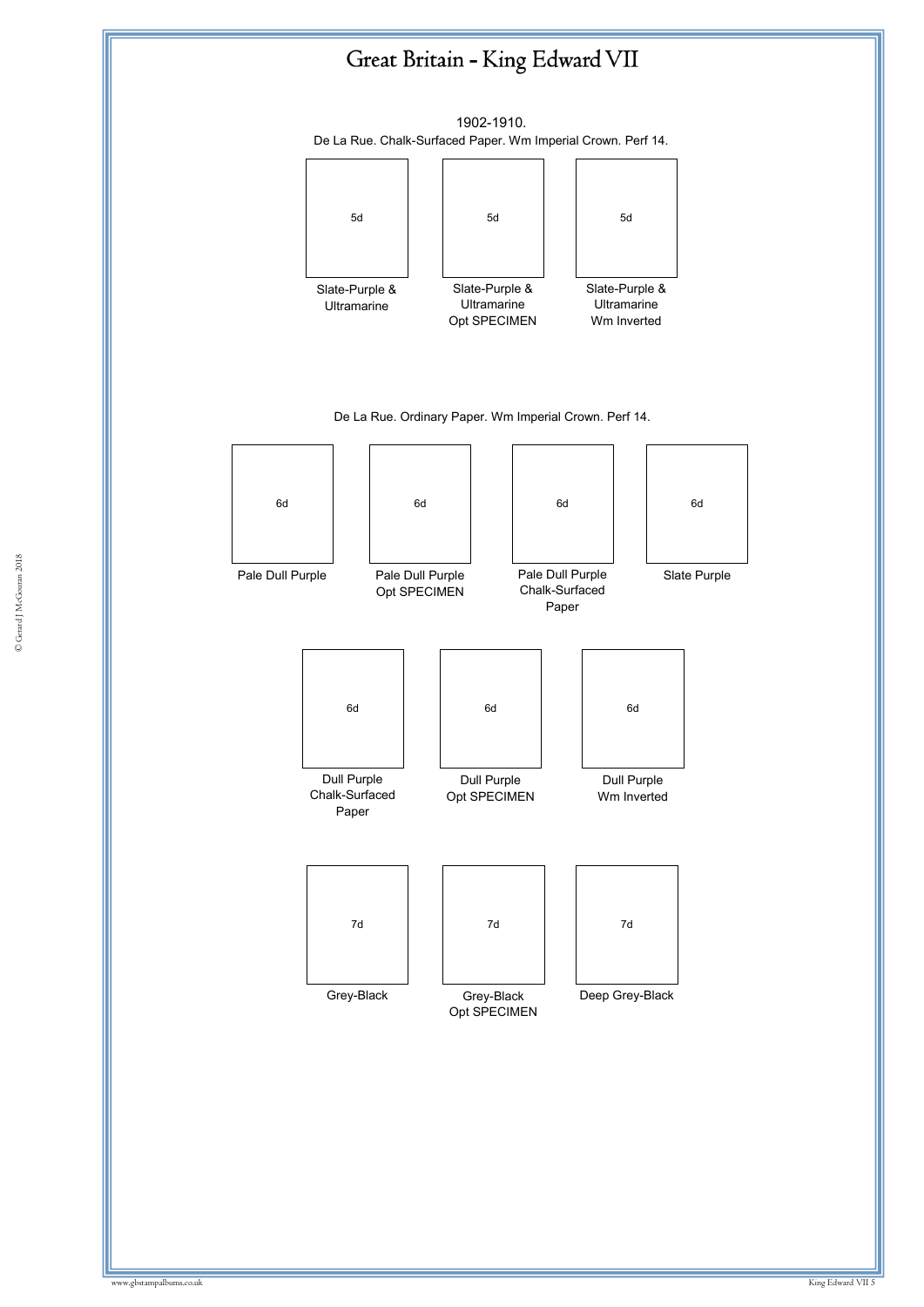

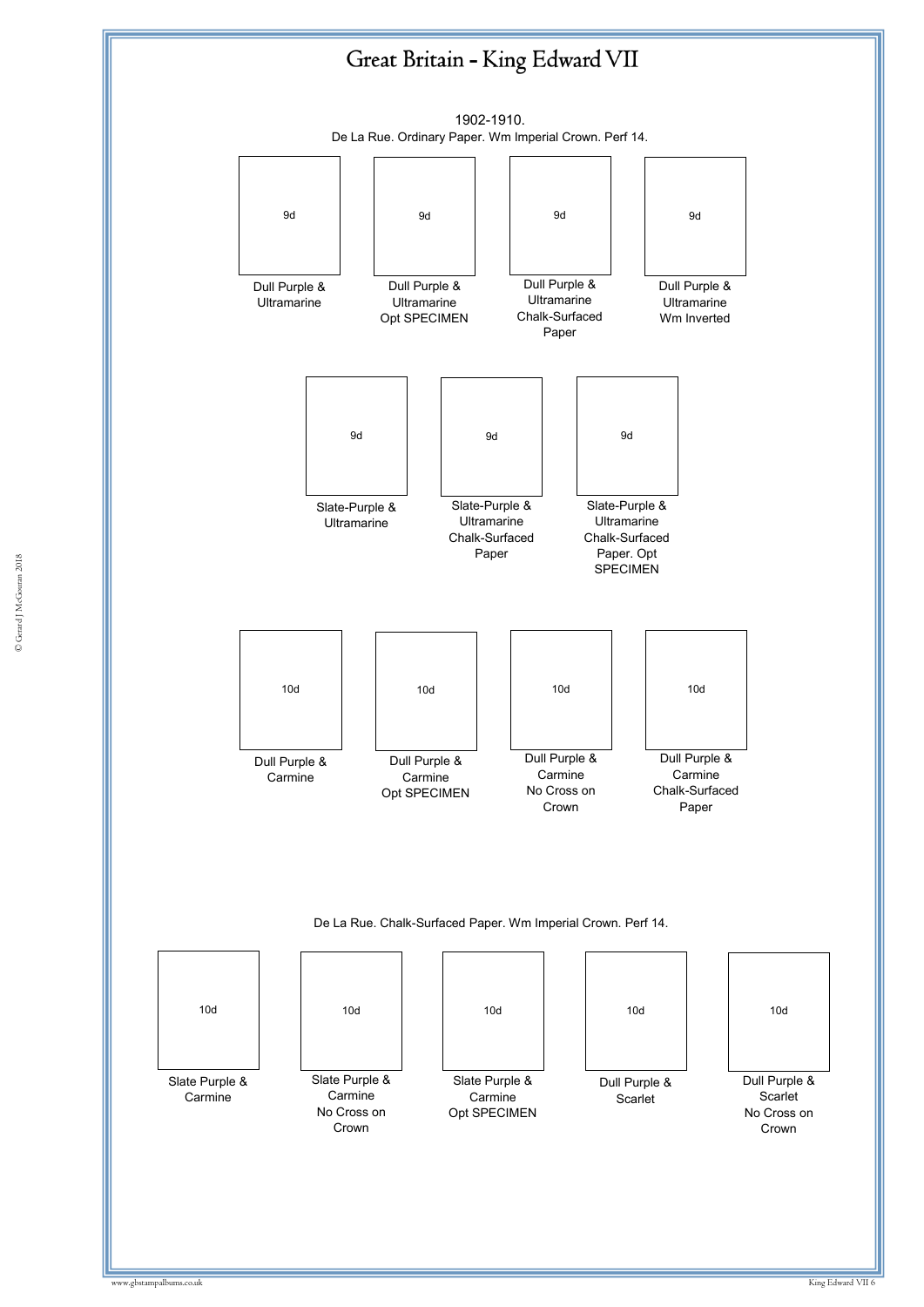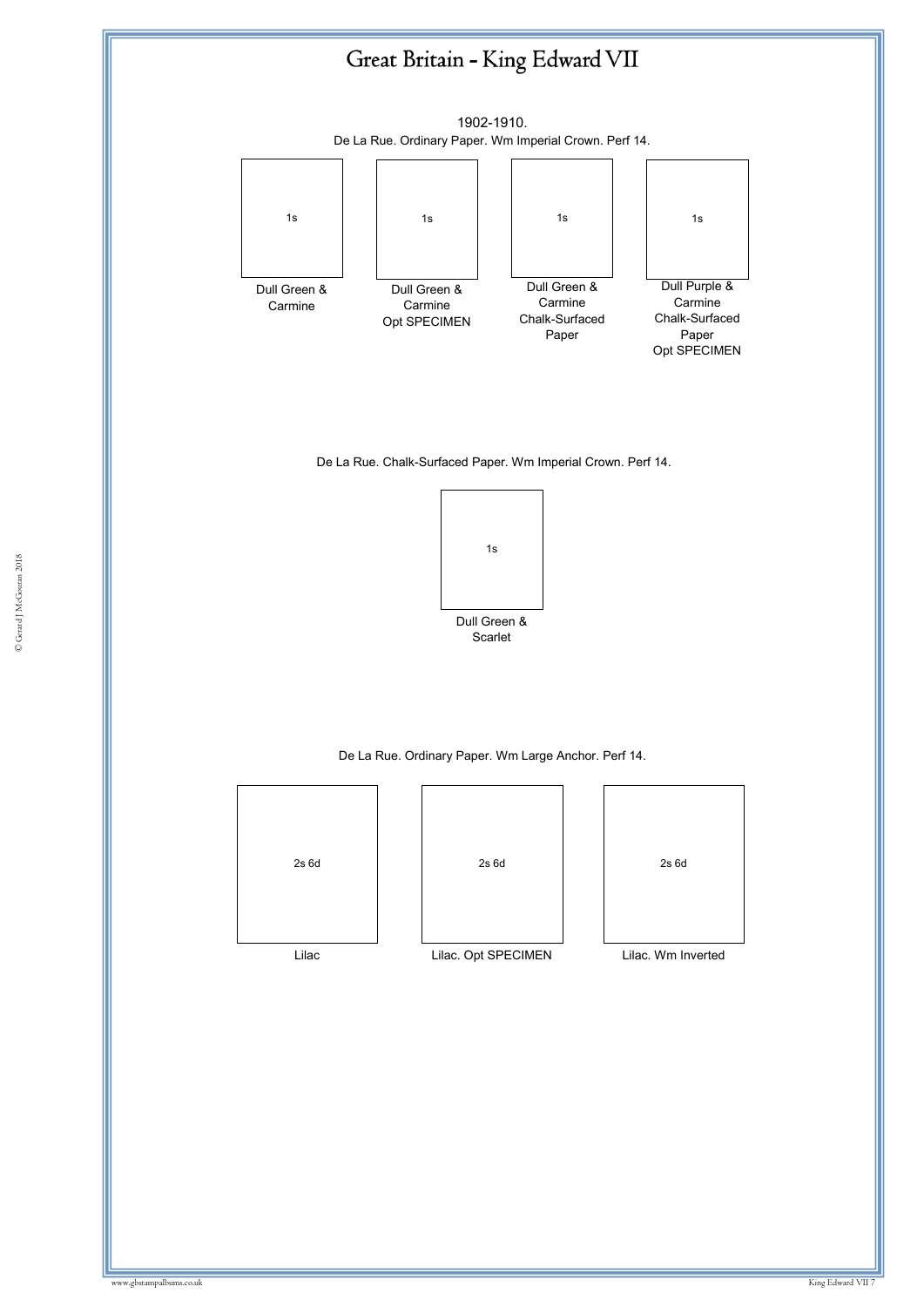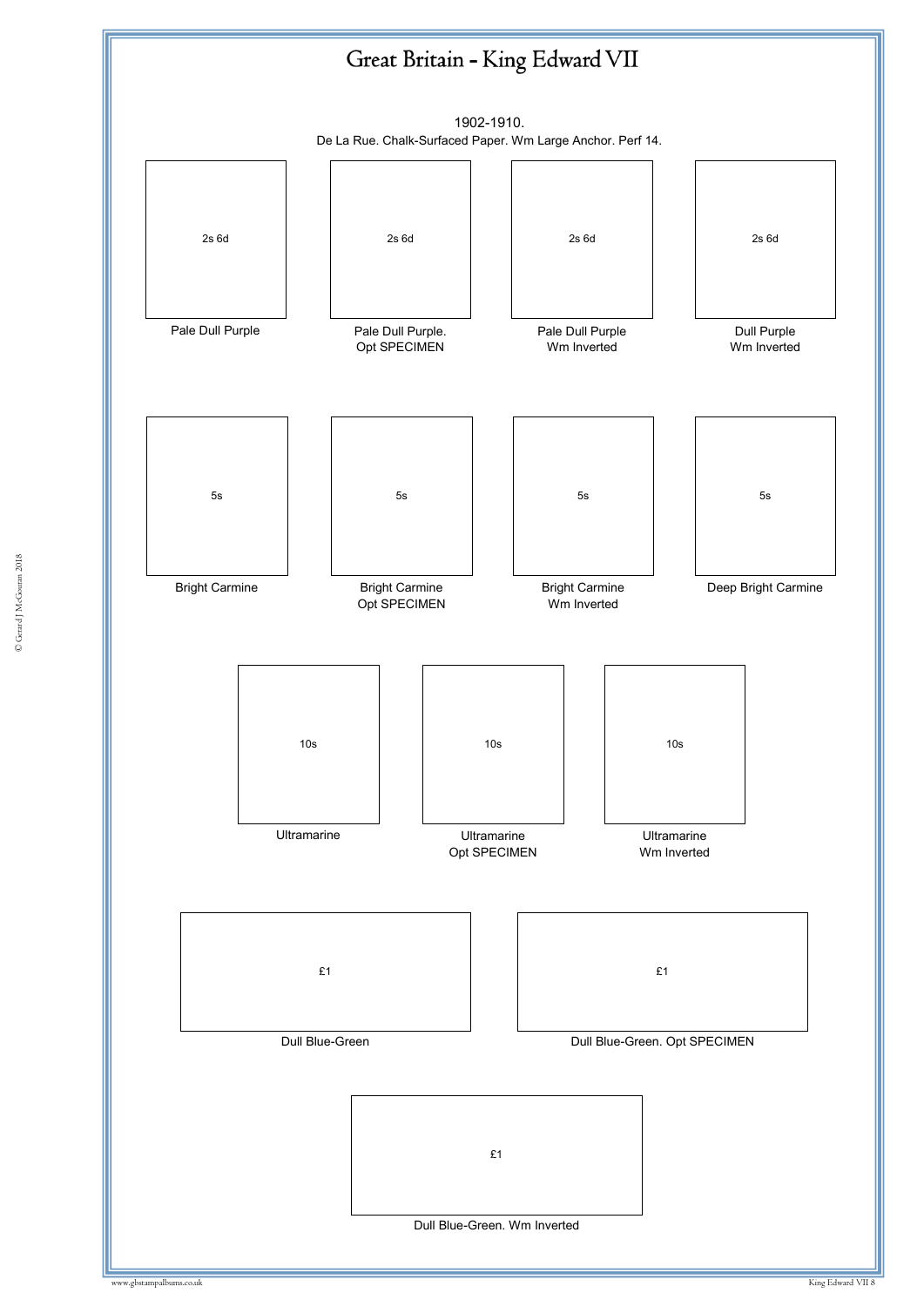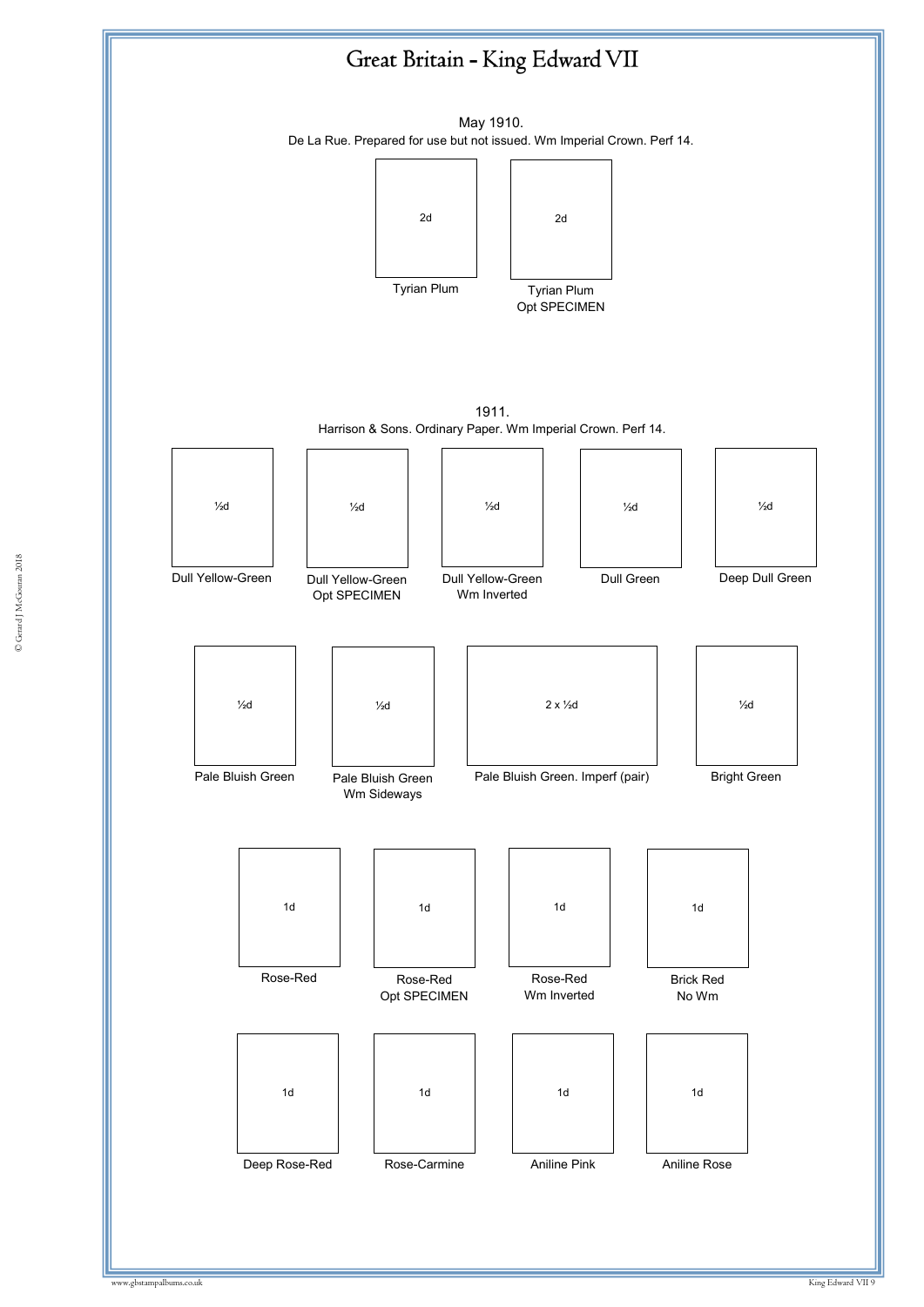

Dull Green





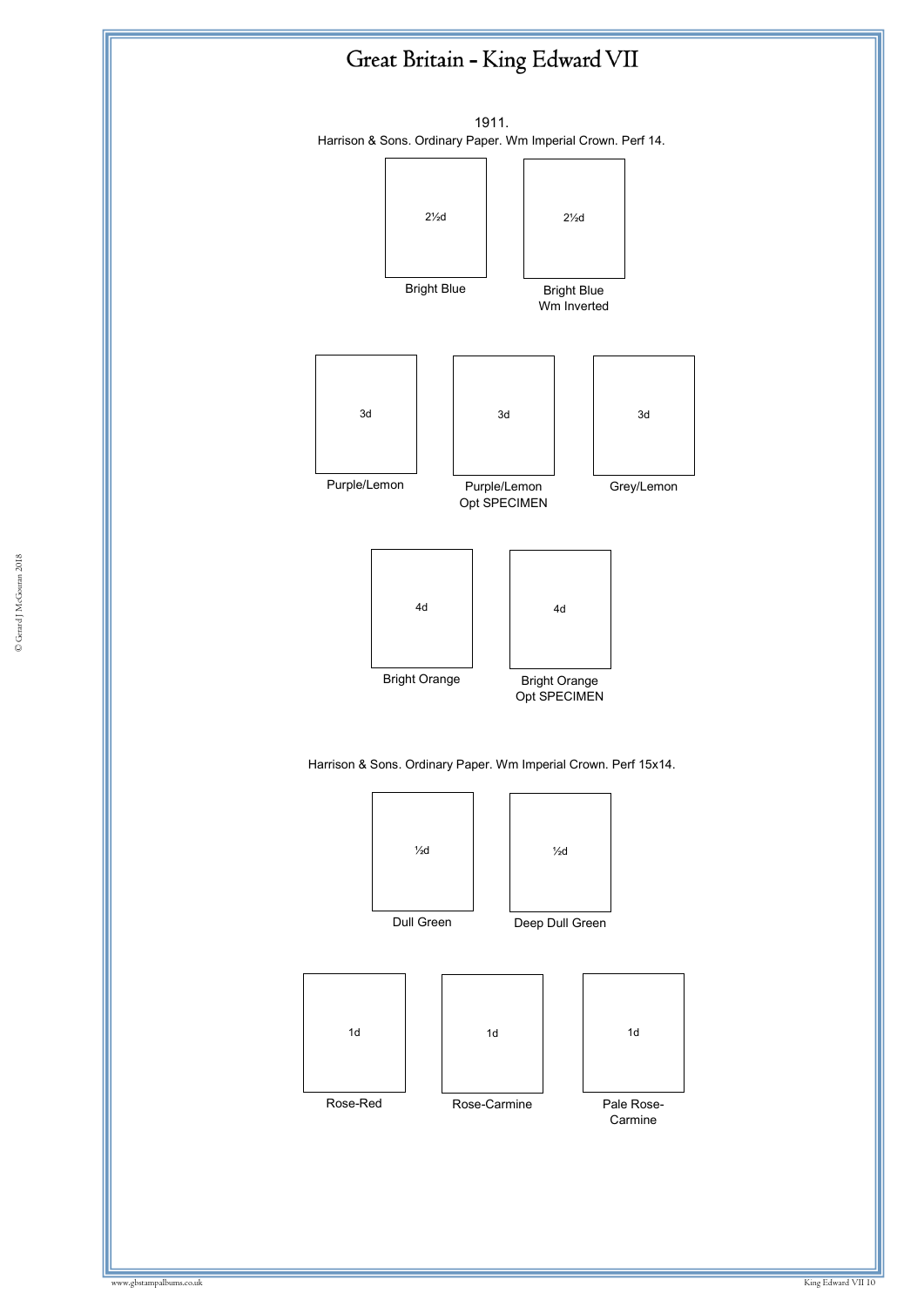





Grey/Lemon

Purple/Lemon



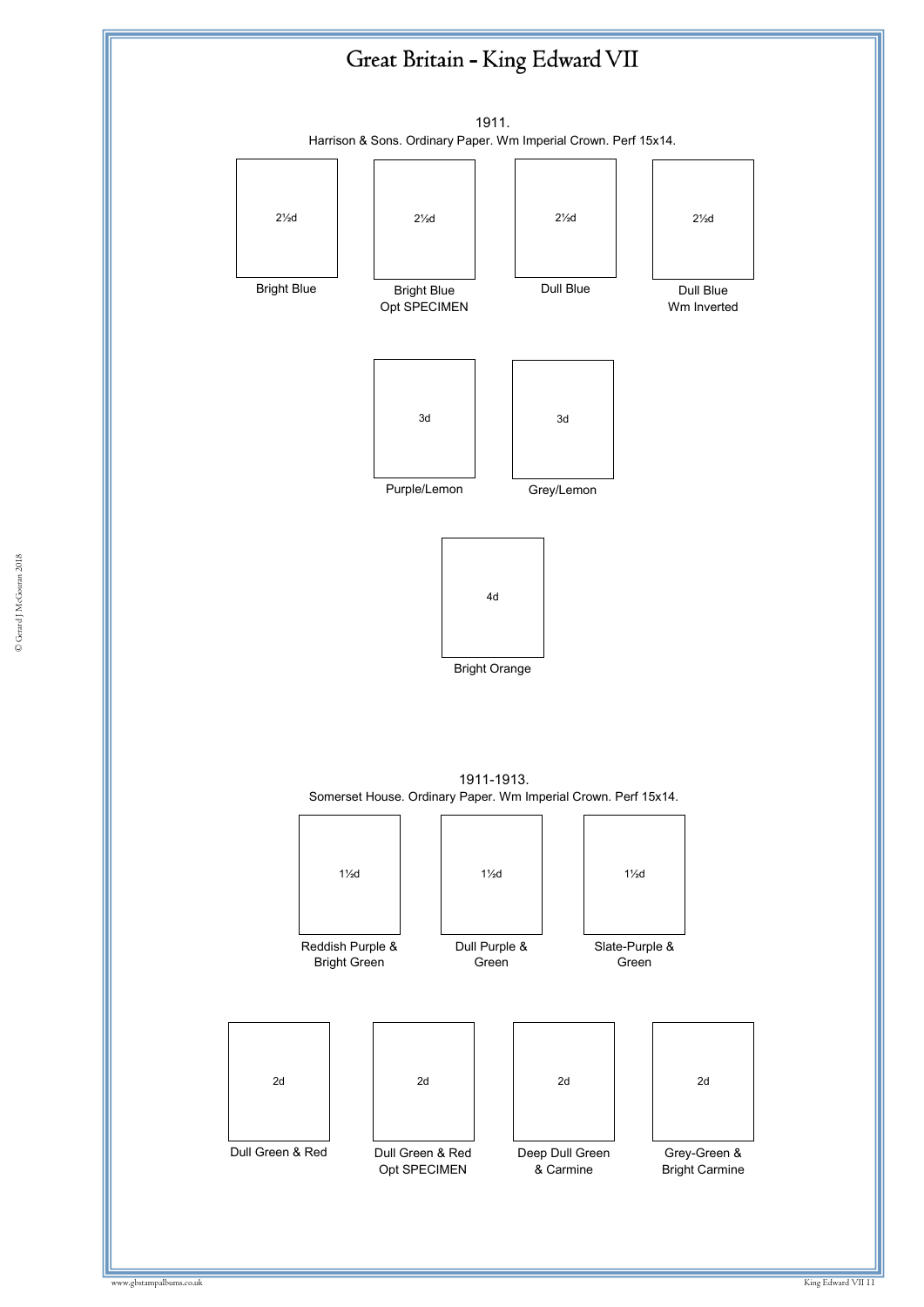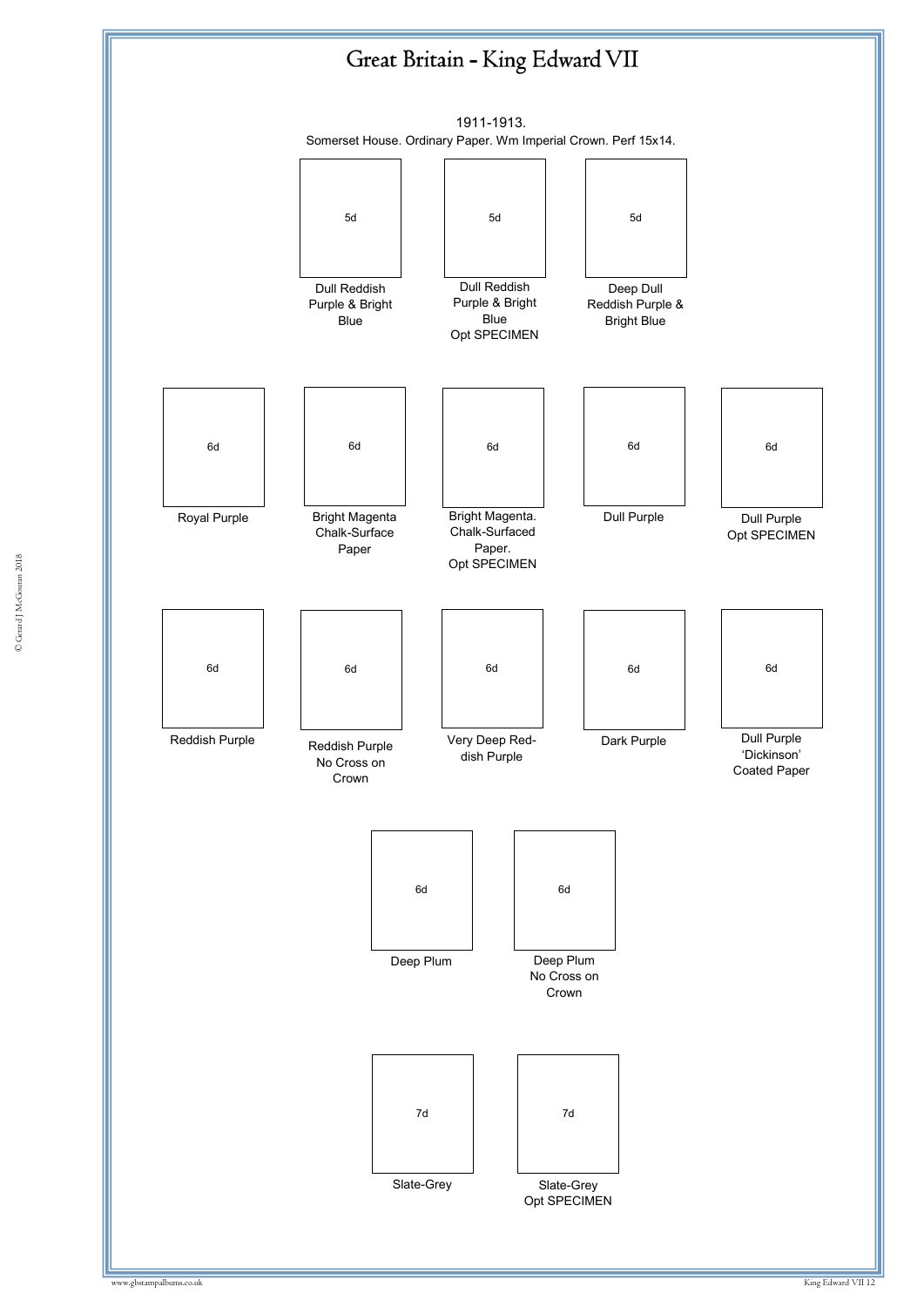